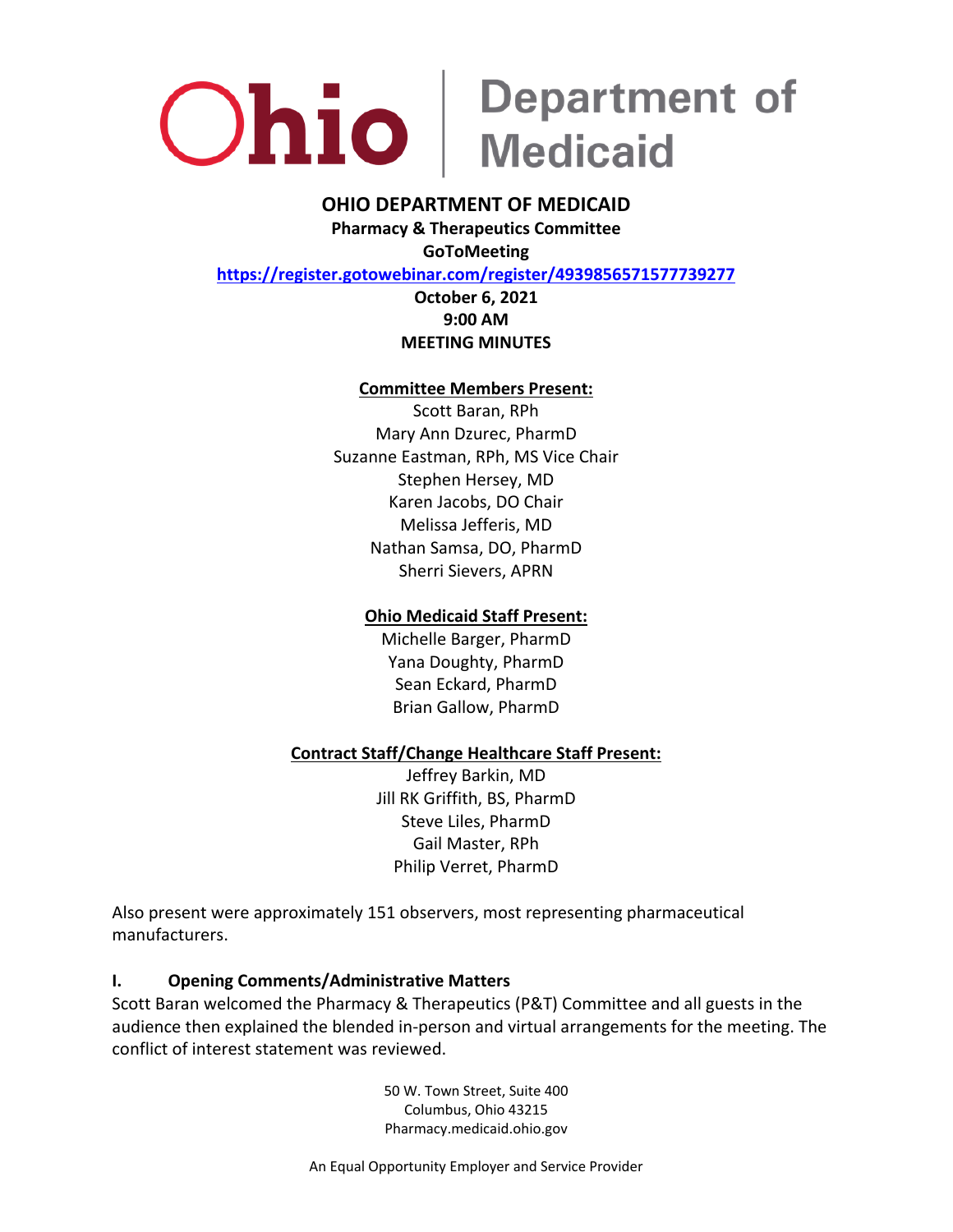#### **II. Call to Order**

Dr. Jacobs called the meeting to order at 9:16 A.M

#### **III. Introductions**

The Committee members, ODM pharmacy staff, and Change Healthcare staff introduced themselves. Quorum was established.

#### **IV. Approval of the April 14, 2021 Meeting Minutes**

The minutes from the prior P&T meeting were reviewed and approved by the Committee.

#### **V. Ohio Department of Medicaid Policy Update**

The Ohio Department of Medicaid announced last month that Ohio Medicaid's Next Generation managed care is projected to go-live on July 1, 2022. The Next Generation program introduces 5 new components: Managed Care, OhioRISE, Single Pharmacy Benefit Manager (SPBM), Centralized Credentialing, and Fiscal Intermediary (FI). The final selection of future managed care organizations includes UnitedHealthcare Community Plan of Ohio, Humana Health Plan of Ohio, Molina Healthcare of Ohio, AmeriHealth Caritas Ohio, Anthem Blue Cross and Blue Shield, CareSource Ohio, and Buckeye Health Plan.

ODM continues to be proactive in ensuring access to COVID-19 vaccines during the public health emergency. Enrolled pharmacies can now submit electronic NCPDP claims for COVID-19 vaccine booster administration for both Moderna and Pfizer vaccines.

As previously announced, ODM has begun reimbursing pharmacists as Medicaid providers and continues to enroll pharmacists into the Medicaid program as full providers. Currently, over 860 pharmacists have enrolled. These enrolled pharmacists represent a diverse range of practice settings, including independent practitioners, retail/community pharmacy, hospital and health system pharmacy, and clinics.

Next, ODM is working on several new DUR interventions. In one intervention, ODM is reaching out to prescribers who have issued an opioid prescription to patients who are younger than 18 years old. The goal is to remind prescribers of the association between legitimate opioid use before high school completion and the increased risk of subsequent misuse after high school. Another intervention is aimed at members who are taking triptan products chronically for migraine relief. The goal of this intervention is to encourage the use of preventative therapy to reduce the migraine frequency and/or severity of the attacks, and thereby decrease the number of headache days per month. The most recent intervention is focused on members who are taking multiple anticholinergic medications or who are prescribed these medications by multiple prescribers. The goal is to alert prescribers of the undesired additive effects of taking multiple medications with anticholinergic action, assess the risks/benefits of taking these medications, and consider alternative therapies.

> 50 W. Town Street, Suite 400 Columbus, Ohio 43215 Pharmacy.medicaid.ohio.gov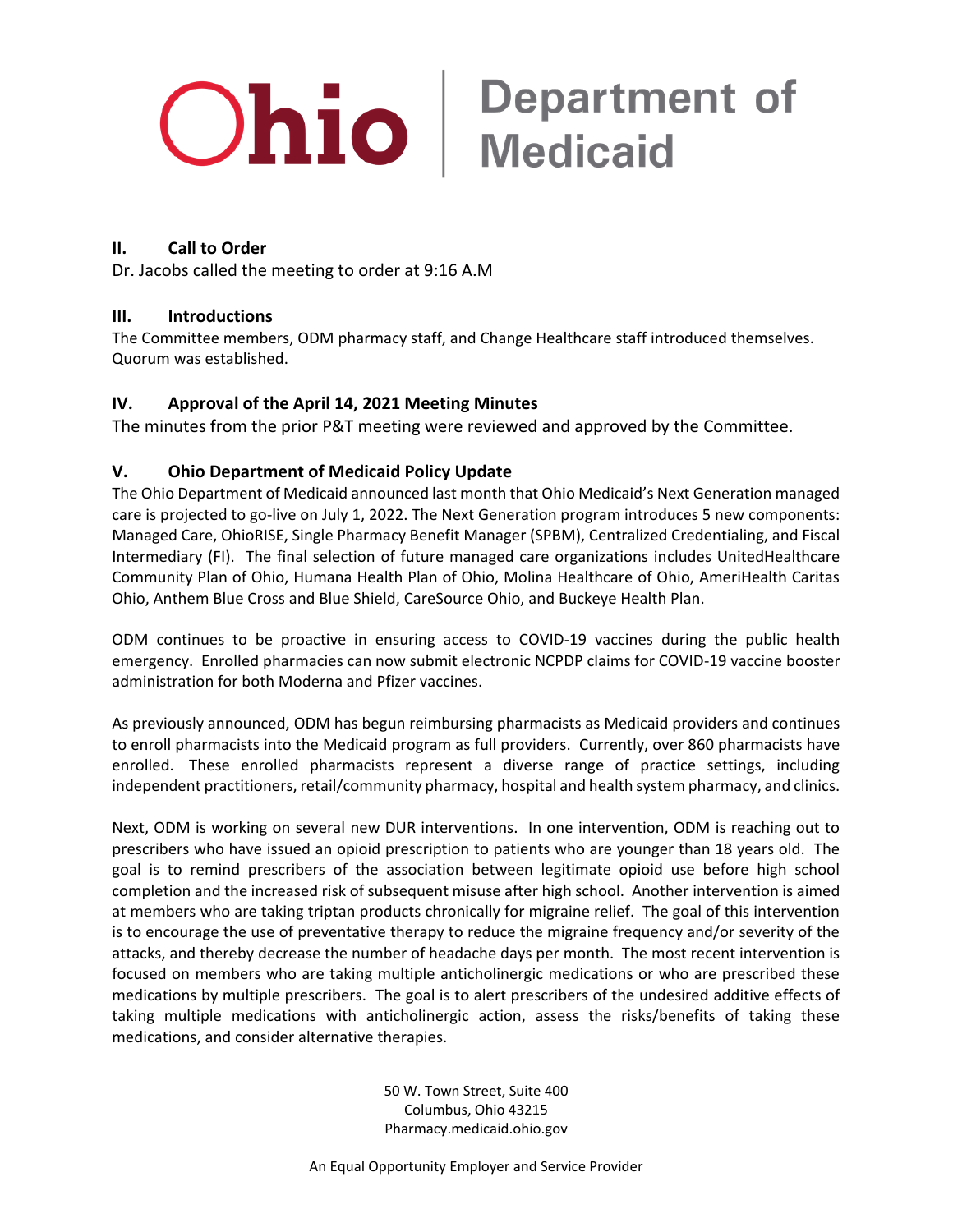In other DUR news, ODM is seeking two pharmacists to serve on our Drug Utilization Review (DUR) Committee. Qualified candidates may submit their interest via the Request for Letters of Interest (RFLI) process that is planned to post in early November. Interested candidates may refer to the ODM Pharmacy website [\(www.pharmacy.medicaid.ohio.gov\)](http://www.pharmacy.medicaid.ohio.gov/) for general information about our DUR program.

Lastly, ODM would like to welcome Ms. Sherri Sievers, APRN as our newly appointed member to the P&T Committee. Ms. Sievers has been a nurse for over 30 years and practices at Cincinnati Children's Medical Center, serving as their Clinical Director of Advanced Practice Providers. She was recommended by the Ohio Association of Advanced Practice Nurses and this is her first official meeting.

#### **VI. Presentations by Drug Manufacturers**

- a. Verquvo Merck
- b. Aimovig & Repatha Amgen
- c. Tyvaso- United Therapeutics
- d. Fycompa Eisai
- e. Jornay PM Ironshore Pharmaceuticals
- f. Qelbree Supernus Pharmaceutical
- g. Lucemyra US WorldMeds
- h. Sublocade Indivior
- i. Zeposia Bristol-Myers Squibb Co.
- j. Zegalogue Zealand Pharma
- k. Gvoke Xeris Pharmaceuticals, Inc.
- l. Myfembree Pfizer
- m. Cosentyx Novartis
- n. Ponvory & Symtuza Janssen Scientific Affairs, LLC
- o. Eysuvis Kala Pharmaceuticals
- p. Bronchitol Chiesi USA, Inc.
- q. Dupixent Sanofi Genzyme

#### **VII. Presentations by Interested Parties**

- a. Jaime Twanow, MD representing Nationwide Children's Hospital. Nayzilam
- b. Karen J Brown, LSW representing Epilepsy Alliance Ohio. Valtoco
- c. Richard Kim, MD, representing Dayton's Clinical Neuroscience Institute. CGRP Class Review – Acute Migraine; Ubrelvy
- d. Ann Weber, APRN CNP representing New Path. Jornay PM
- e. Rob Graessle, DO representing Basecamp Recovery. Sublocade
- f. Kristen Baron, PharmD, BCACP representing Nationwide Children's Hospital. Baqsimi
- g. Siobhán Téllez MSN, CPNP-PC representing University of Cincinnati. Gvoke
- h. Stephen Wilson, MD, MSc, FACP, FAAP representing Mercy Health Physicians. Ozempic
- i. Emily Middleton Stephan, PharmD, BCACP representing Nationwide Children's Hospital. Infectious Disease Agents: Antibiotics – Inhaled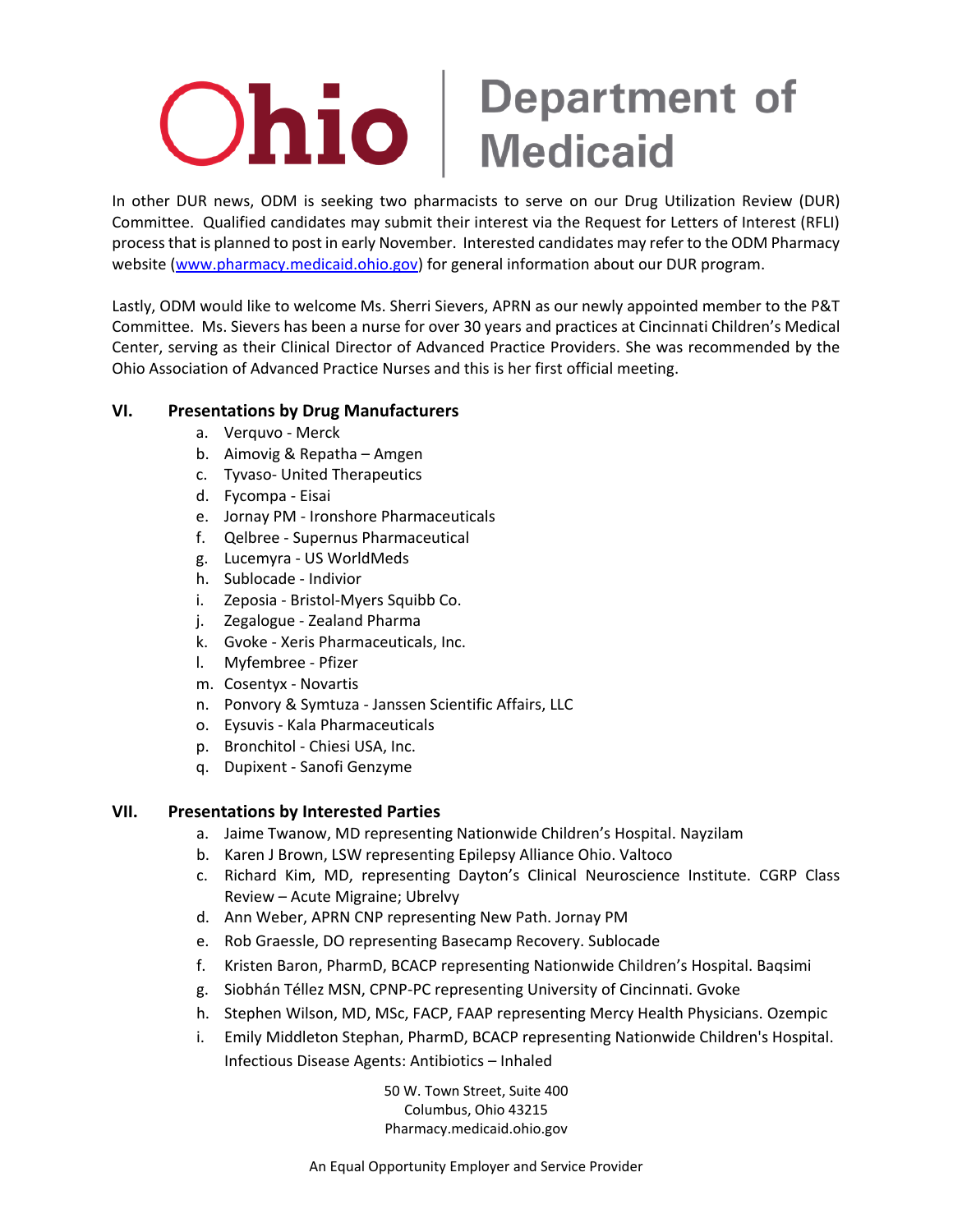- j. Brian J. Beesley, DO, AAHIVS representing AIDS Healthcare Foundation. Access to HIV Medications (antivirals); Symtuza
- k. Marisa Brizzi, PharmD, BCPS, AAHIVP representing UC Health Business Center. Symtuza
- l. Mile Brujic, O.D., FAAO, representing Premier Vision Group. Eysuvis

#### **VIII. UPDL Drug Class Extractions Discussion**

Following the completion of presentations from drug manufacturers and interested parties, Scott Baran discussed some administrative changes to the draft UPDL. The State presented recommended changes to Entresto criteria, Repatha PDL status, Valtoco PDL status and age restriction, and Abilify Maintena PDL status. The P&T Committee members deliberated on the classes for extraction. The following drug categories were extracted for discussion and review. The remainder of the categories were approved by consent agenda as recommended in the draft UPDL document.

> **Cardiovascular Agents: Angina, Hypertension and Heart Failure Cardiovascular Agents: Lipotropics Central Nervous System (CNS) Agents: Anticonvulsants Rescue Central Nervous System (CNS) Agents: Anti-Migraine Agents, Acute Central Nervous System (CNS) Agents: Anti-Migraine Agents, Prophylaxis Central Nervous System (CNS) Agents: Attention Deficit Hyperactivity Disorder Agents Central Nervous System (CNS) Agents: Medication Assisted Treatment of Opioid Addiction Endocrine Agents: Diabetes – Hypoglycemia Treatments Endocrine Agents: Diabetes – Non-Insulin Gastrointestinal Agents: Crohn's Disease and Ulcerative Colitis Agents Infectious Disease Agents: Antibiotics – Inhaled Infectious Disease Agents: Antivirals – Hepatitis C Agents Infectious Disease Agents: Antivirals – HIV Respiratory Agents: Antihistamines – Second Generation**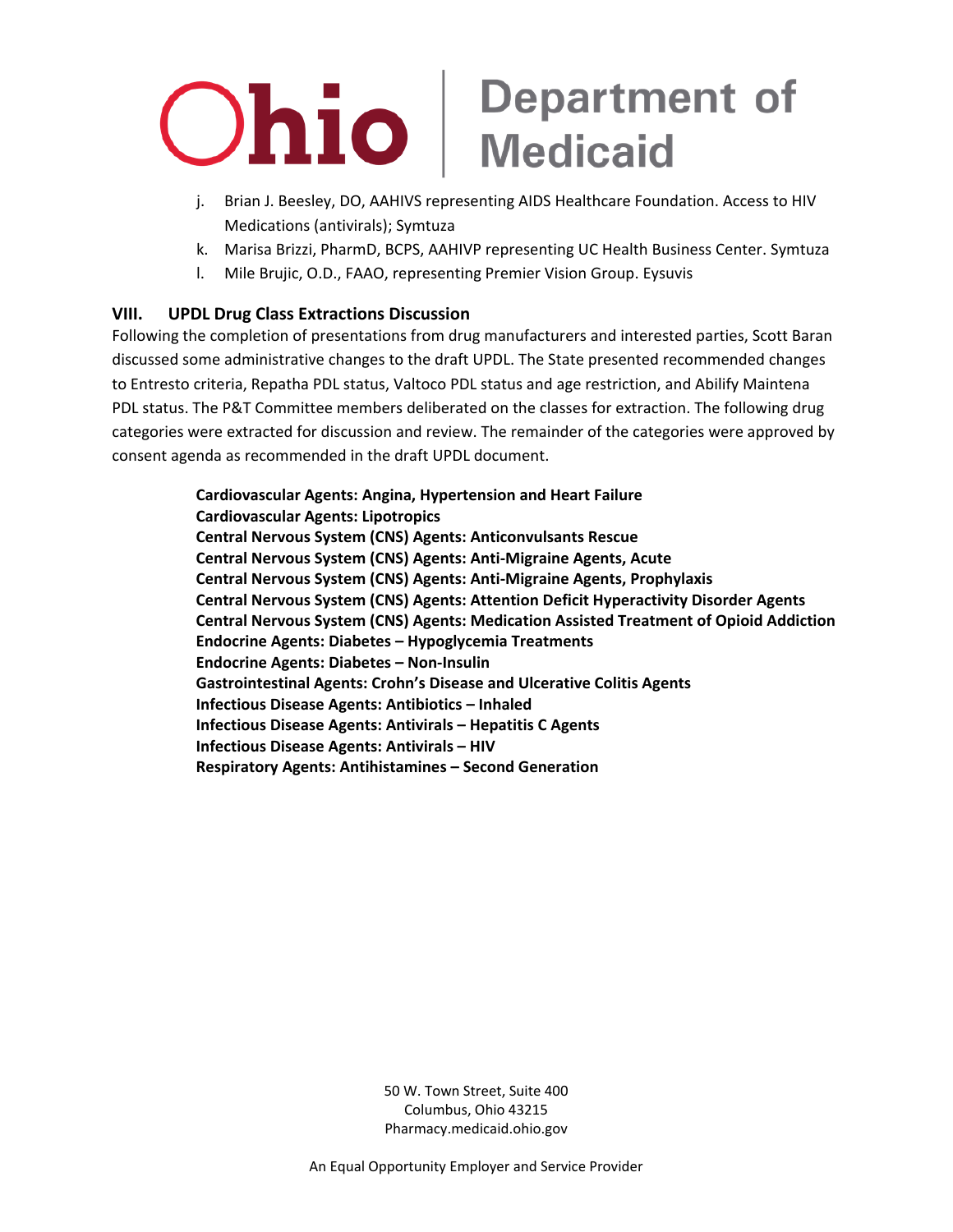#### IX. Unified Preferred Drug List (Unified PDL) Annual Review

#### Cardiovascular Agents: Angina, Hypertension and Heart Failure a.

Change Healthcare provided a clinical overview of the category. A motion was made to move Olmesartan, Olmesartan/Hydrochlorothiazide, and Olmesartan/Amlodipine/Hydrochlorothiazide to preferred. Votes were taken, and the committee approved the category as shown below:

| <b>PREFERRED</b>                         | <b>NON-PREFERRED</b>                       |
|------------------------------------------|--------------------------------------------|
| Acebutolol                               | Aliskiren                                  |
| Amlodipine                               | Candesartan                                |
| Amlodipine Valsartan                     | Candesartan/Hydrochlorothiazide            |
| Amlodipine/Benazepril                    | Carospir                                   |
| Amlodipine/Olmesartan                    | Carvedilol ER                              |
| Amlodipine/Valsartan/Hydrochlorothiazide | Corlanor                                   |
| Atenolol                                 | Edarbi                                     |
| Atenolol/Chlorthalidone                  | Diltiazem 24HR ER tabs                     |
| Benazepril                               | Edarbyclor                                 |
| Benazepril/Hydrochlorothiazide           | Hydralazine/Hydrochlorothiazide            |
| Betaxolol                                | Innopran XL                                |
| Bisoprolol                               | Isradipine                                 |
| Bisoprolol/Hydrochlorothiazide           | Kapspargo                                  |
| <b>Bystolic</b>                          | Katerzia                                   |
| Captopril                                | Nimodipine                                 |
| Captopril/Hydrochlorothiazide            | Nisoldipine                                |
| Cartia XT                                | Nymalize                                   |
| Carvedilol                               | <b>Olmesartan</b>                          |
| Clonidine                                | Olmesartan/Amlodipine/ Hydrochlorothiazide |
| <b>Diltiazem</b>                         | Olmesartan/Hydrochlorothiazide             |
| Diltiazem 12HR ER caps                   | <b>Obrelis</b>                             |
| Diltiazem 24HR ER caps                   | Sotylize                                   |
| Doxazosin                                | Tekturna/HCT                               |
| Dutoprol                                 | Telmisartan                                |
| Enalapril                                | Telmisartan/Hydrochlorothiazide            |
| Enalapril/Hydrochlorothiazide            | Verapamil 200, 300mg ER 24HR               |
| Entresto <sup>PA</sup>                   | Verquvo                                    |
| Epaned                                   |                                            |
| Eplerenone                               |                                            |
| <b>Felodipine ER</b>                     |                                            |
| Fosinopril                               |                                            |
| Fosinopril/Hydrochlorothiazide           |                                            |
| Guanfacine                               |                                            |
| Hemangeol <sup>AR</sup>                  |                                            |
| Hydralazine                              |                                            |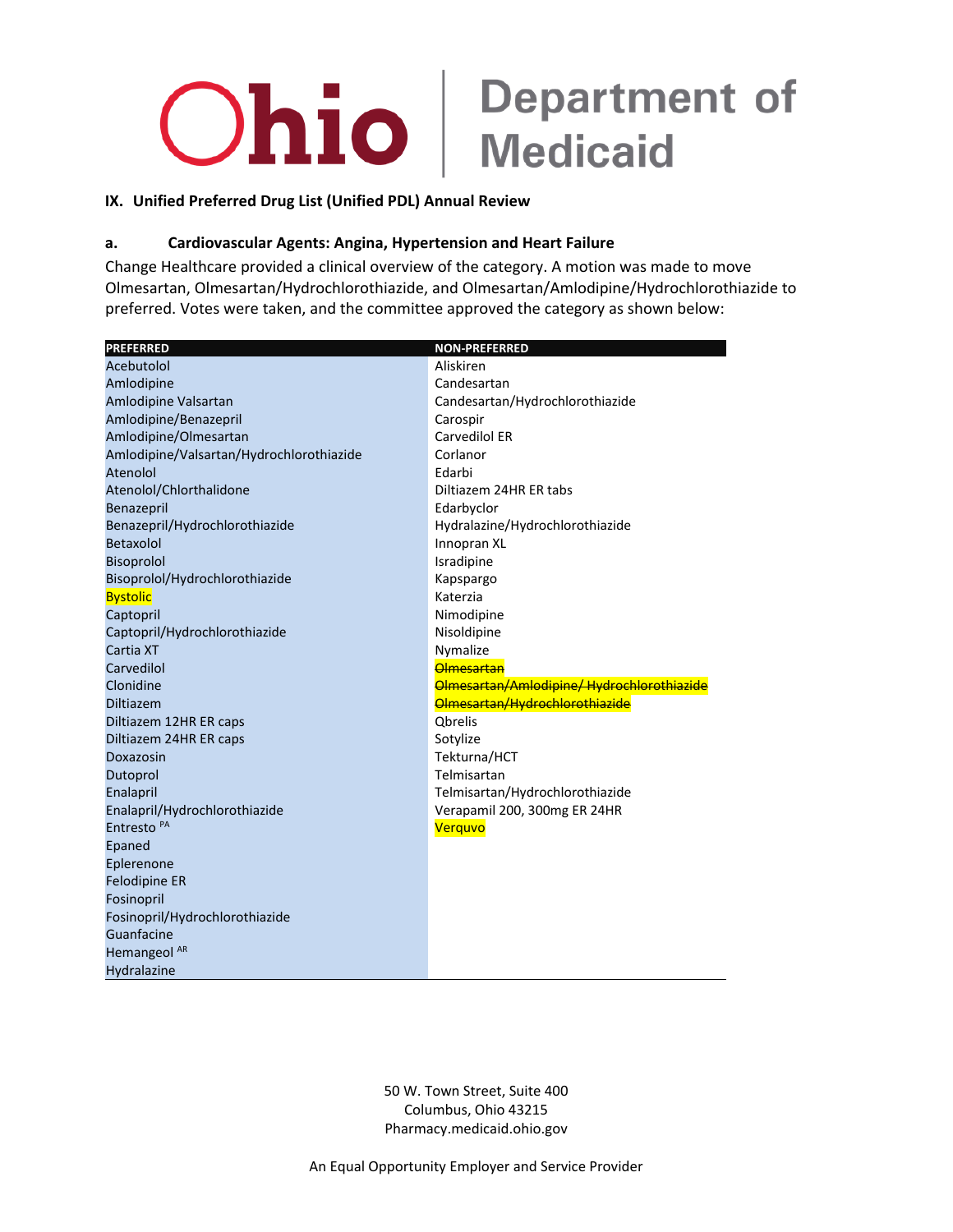### **Ohio**

### **Department of Medicaid**

#### **PREFERRED NON-PREFERRED** Irbesartan Irbesartan/Hydrochlorothiazide Labetalol Lisinopril Lisinopril/Hydrochlorothiazide Losartan Losartan/Hydrochlorothiazide Methyldopa Methyldopa/Hydrochlorothiazide Metoprolol Succinate ER Metoprolol Tartrate Metoprolol/Hydrochlorothiazide Minoxidil Moexipril Nadolol Nadolol/Bendroflumethiazide Nicardipine Nifedipine **Olmesartan** Olmesartan/Amlodipine/ Hydrochlorothiazide Olmesartan/Hydrochlorothiazide Perindopril Pindolol Prazosin Propranolol Propranolol/Hydrochlorothiazide Quinapril Quinapril/Hydrochlorothiazide Ramipril Ranolazine **Sotalol** Spironolactone Spironolactone/Hydrochlorothiazide Telmisartan/Amlodipine Terazosin Timolol **Trandolapril** Trandolapril/Verapamil Valsartan Verapamil Verapamil SR

**Link to Criteria: Cardiovascular Agents: Angina, Hypertension & Heart Failure**

50 W. Town Street, Suite 400 Columbus, Ohio 43215 Pharmacy.medicaid.ohio.gov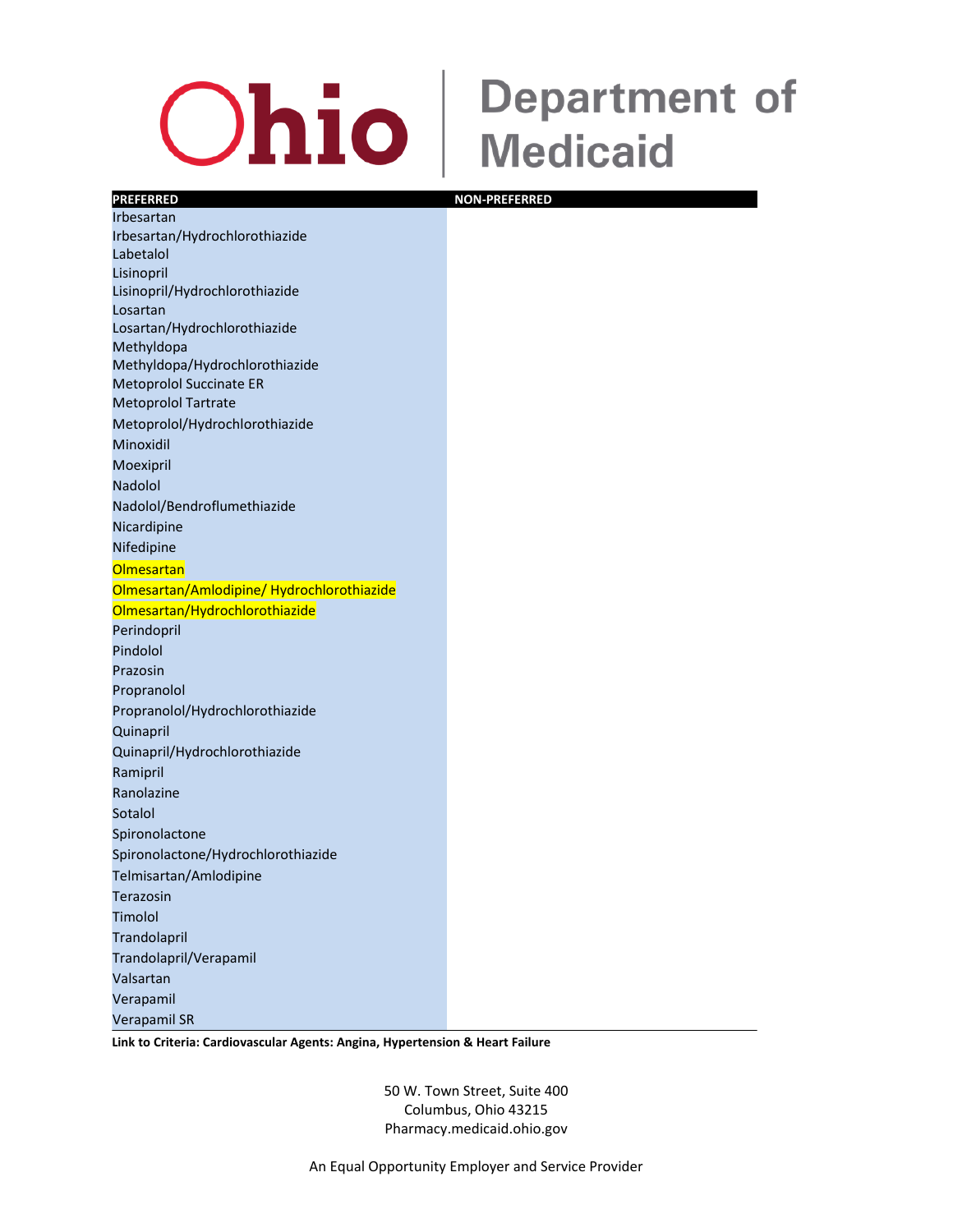

#### **b. Cardiovascular Agents: Lipotropics**

Change Healthcare provided a clinical overview of the category. Discussed changes to the PCSK9 and niacin criteria. Criteria will be reviewed during the next P&T committee meeting on January 12, 2022. No drug placement changes made to the category.

#### **c. Central Nervous System (CNS) Agents: Anticonvulsants Rescue**

Change Healthcare provided a clinical overview of the category. No changes were made to the draft UPDL.

#### **d. Central Nervous System (CNS) Agents: Anti-Migraine Agents, Acute**

Change Healthcare provided a clinical overview of the category. Discussed Nurtec ODT formulary status. No changes were made to the draft UPDL.

#### **e. Central Nervous System (CNS) Agents: Anti-Migraine Agents, Prophylaxis**

Change Healthcare provided a clinical overview of the category. Discussed Nurtec ODT formulary status. Criteria may be reviewed during the next P&T committee meeting on January 12, 2022. No changes made to the draft UPDL.

#### **f. Central Nervous System (CNS) Agents: Attention Deficit Hyperactivity Disorder Agents**

Change Healthcare provided a clinical overview of the category. A motion was made to move Vyvanse Capsule to preferred. Votes were taken, and the committee approved the category as shown below:

| <b>PREFERRED</b>                                            | <b>NON-PREFERRED</b>                       |
|-------------------------------------------------------------|--------------------------------------------|
| Amphetamine/Dextroamphetamine ER                            | Adhansia XR                                |
| Amphetamine/Dextroamphetamine IR                            | Adzenys ER                                 |
| <b>Atomoxetine Cap</b>                                      | <b>Adzenys XR ODT</b>                      |
| <b>Clonidine ER Tab</b>                                     | Amphetamine Tab                            |
| Concerta BvG                                                | Cotempla XR ODT                            |
| Dexmethylphenidate Tab                                      | <b>Daytrana</b>                            |
| Dextroamphetamine ER Cap                                    | Dyanavel XR                                |
| Dextroamphetamine Sol AR                                    | Evekeo ODT                                 |
| Dextroamphetamine Tab                                       | <b>Evekeo Tab</b>                          |
| <b>Focalin XR BvG</b>                                       | Jornay PM                                  |
| <b>Guanfacine ER Tab</b>                                    | Methamphetamine Tab                        |
| Methylphenidate ER Cap (generic of Metadate CD, Ritalin LA) | Methylphenidate Chewable Tab               |
| Methylphenidate ER Tab (generic of Methylin ER, Ritalin SR) | <b>Methylphenidate ER (generic of Apte</b> |
| Methylphenidate Sol AR                                      | Mydayis                                    |
| Methylphenidate Tab                                         | Relexxii                                   |
| <b>Qelbree</b> <sup>ST</sup>                                | <b>Wwanse Cap</b>                          |
| Quillichew ER ARPA                                          | <b>Vyvanse Chewable Tab</b>                |
| Quillivant XR <sup>AR</sup>                                 | Zenzedi                                    |
| Ritalin LA BvG                                              |                                            |
| <b>Vyvanse Cap</b>                                          |                                            |

50 W. Town Street, Suite 400 Columbus, Ohio 43215 Pharmacy.medicaid.ohio.gov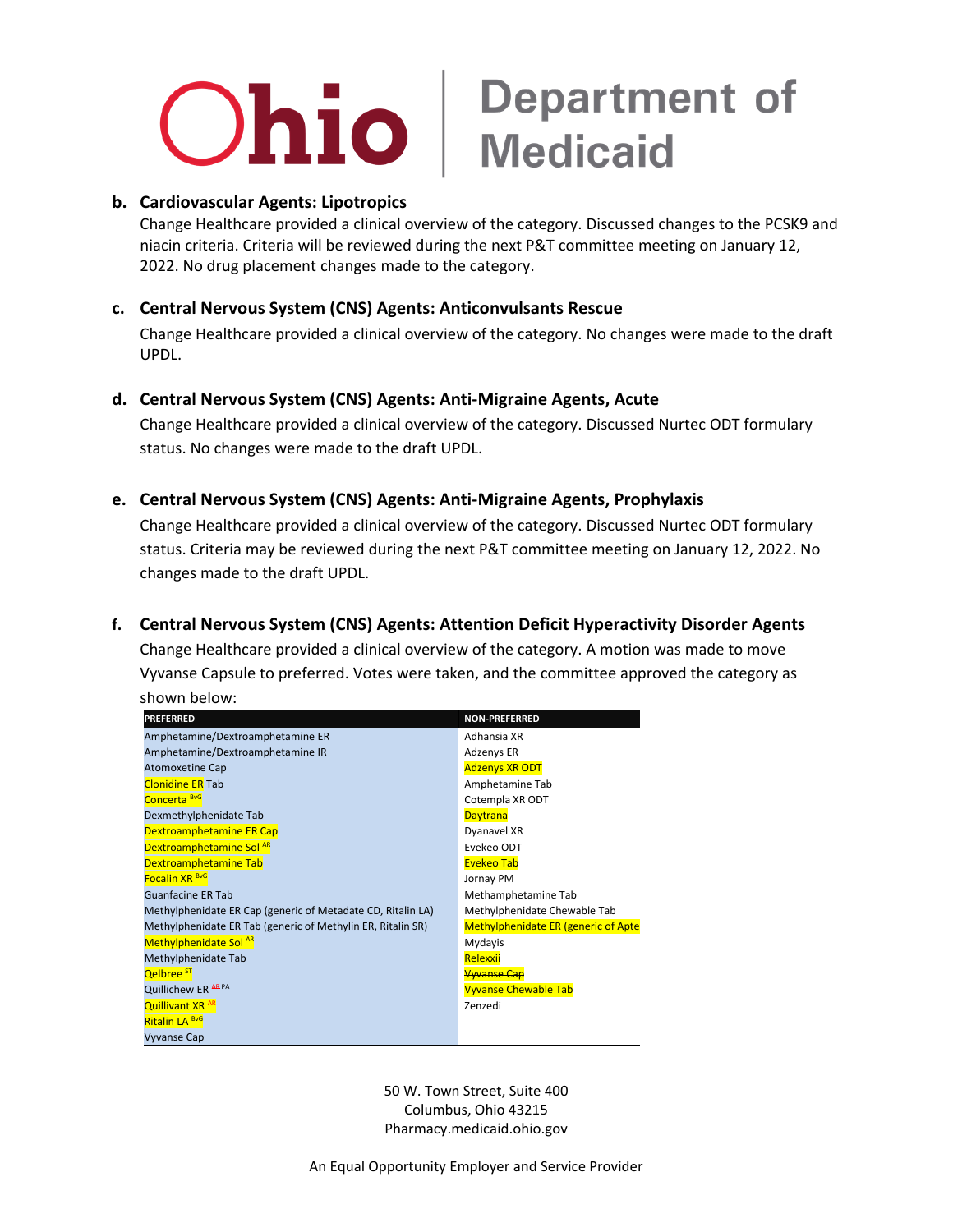

### **Department of Medicaid**

#### **Central Nervous System (CNS) Agents: Attention Deficit Hyperactivity Disorder Agents**

#### **LENGTH OF AUTHORIZATIONS**: 365 Days

Short Acting products considered separately from Long Acting products

#### **PRIOR AUTHORIZATION CRITERIA:**

- 1. Is there any reason the patient cannot be changed to a medication not requiring prior approval? Acceptable reasons include:
	- $\Box$  Allergy to at least two medications not requiring prior approval
	- Contraindication to all medications not requiring prior approval
	- **History of unacceptable/toxic side effects to at least two medications not requiring prior** approval
	- Preferred long-acting non-solid dosage forms may be approved for a patient over age 12 if the patient is unable to swallow pills
	- $\Box$  Has the patient failed a therapeutic trial of at least  $\underline{14}$  days with at least two medications not requiring prior approval?

#### **STEP THERAPY:**

1. For a drug requiring step therapy, there must have been inadequate clinical response to preferred alternatives, including a trial of no less than 30 days of at least two preferred products.

Note: Patients on non-preferred therapies are not required to obtain prior authorization for the use of their product until after June 30<sup>th</sup>, 2022. Providers may obtain prior authorization before June 30<sup>th</sup>, 2022.

AR - Dextroamphetamine Solution : a PA is required for patients over 12 years old

AR - Methylphenidate Solution: a PA is required for patients over 12 years old

AR - Quillichew ER: a PA is required for patients over 12 years old AR - Quillivant XR: a PA is required for patients over 12 years old

#### **g. Central Nervous System (CNS) Agents: Medication Assisted Treatment of Opioid Addiction**

Change Healthcare provided a clinical overview of the category. A motion was made to leave Sublocade as preferred with a prior authorization and a quantity limit. Votes were taken, and the committee approved the category as shown below:

| Central Nervous System (CNS) Agents: Medication Assisted Treatment of Opioid Addiction |                        |
|----------------------------------------------------------------------------------------|------------------------|
| <b>PREFERRED</b>                                                                       | <b>NON-PREFERRED</b>   |
| Buprenorphine/Naloxone                                                                 | Buprenorphine          |
| <b>Bunavail</b>                                                                        | Lucemyra <sup>QL</sup> |
| Clonidine                                                                              | <b>Sublocade</b>       |
| Sublocade <sup>PA QL</sup>                                                             |                        |
| Suboxone                                                                               |                        |
| Vivitrol                                                                               |                        |
| Zubsolv                                                                                |                        |

Link to Criteria: Central Nervous System (CNS) Agents: Medication Assisted Treatment of Opioid Addiction

A motion was made to change the Sublocade criteria. Votes were taken, and the category criteria was approved as shown below: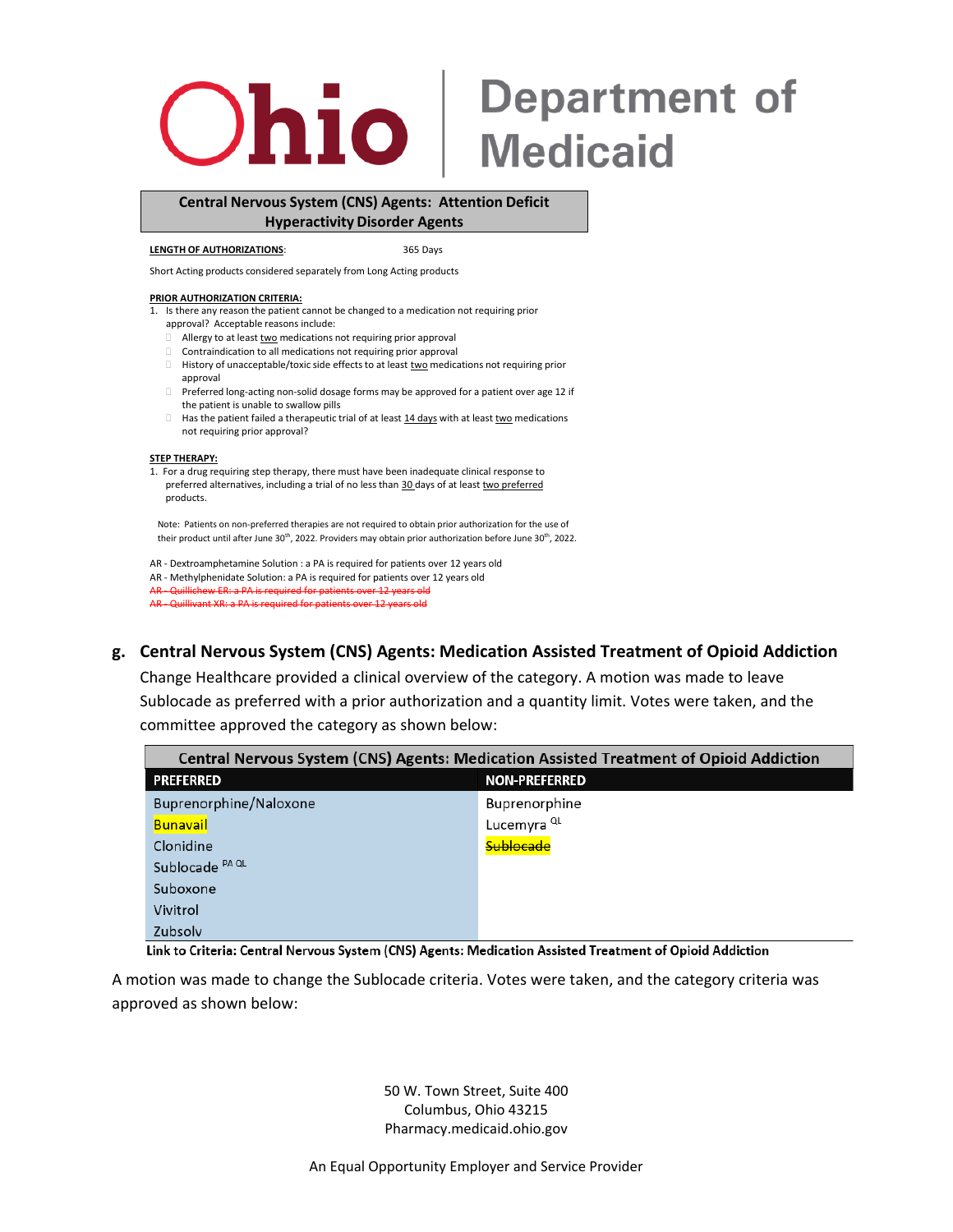# **Ohio** Medicaid

#### **Criteria for SUBCUTANEOUS BUPRENORPHINE INJECTION (SUBLOCADE™)**

- Indicated for opioid dependence:
	- o Patient ≥18 years
	- $\circ$  Currently established on a dose of at least 8mg of oral buprenorphine for at least 7 days
	- o Medical justification supports inability to continue to use oral formulation and Vivitrol
	- $\circ$  Urine drug screen result obtained within the last 7 days with no illicit substances or non-prescribed therapies detected (initially). Subsequent authorization dependent upon UDS results indicating compliance to treatment plan.
	- $\circ$  Patient is actively participating in counseling. Prescriber should retain documentation of meeting attendance and submit with PA request. Provider will attest that the patient is receiving or planning to receive counseling.
	- $\circ$  The physician has reviewed OARRS within 7 days prior to the PA request. If the patient has received controlled substances since the previous authorization:
		- The physician has coordinated with all other prescribers of controlled substances and has determined that the patient should continue treatment; **AND**
		- If the patient has received other controlled substances for <sup>84</sup> or more continuous days, the physician has consulted with a board-certified addictionologist or addiction psychiatrist who has recommended the patient receive substance abuse treatment (consultation not necessary if the prescriber is a board-certified addictionologist or addiction psychiatrist).
	- o Dose does not exceed 300mg per 30 days in the first 60 days and 100mg thereafter. Providers may request a maintenance dose increase beyond 100mg by submitting additional clinical documentation supporting the need for a higher dose
- Re-authorization requires adherence to specified treatment plan inclusive of adherence to counseling, OARRS and urine drug screening requirements

Sublocade may be billed by the pharmacy if it is not dispensed directly to the patient. If not administered at the pharmacy, the drug must be released only to the administering provider or administering provider's staff, following all applicable regulations.

#### **h. Endocrine Agents: Diabetes – Hypoglycemia Treatments**

Change Healthcare provided a clinical overview of the category. A motion was made to move Gvoke Hypopen and Gvoke PFS to preferred with a quantity limit and to remove the step therapy requirements from Baqsimi and Zegalogue. The step therapy and PA required non-preferred criteria will be removed from the clinical criteria for the category. Votes were taken, and the committee approved the category as shown below:

> 50 W. Town Street, Suite 400 Columbus, Ohio 43215 Pharmacy.medicaid.ohio.gov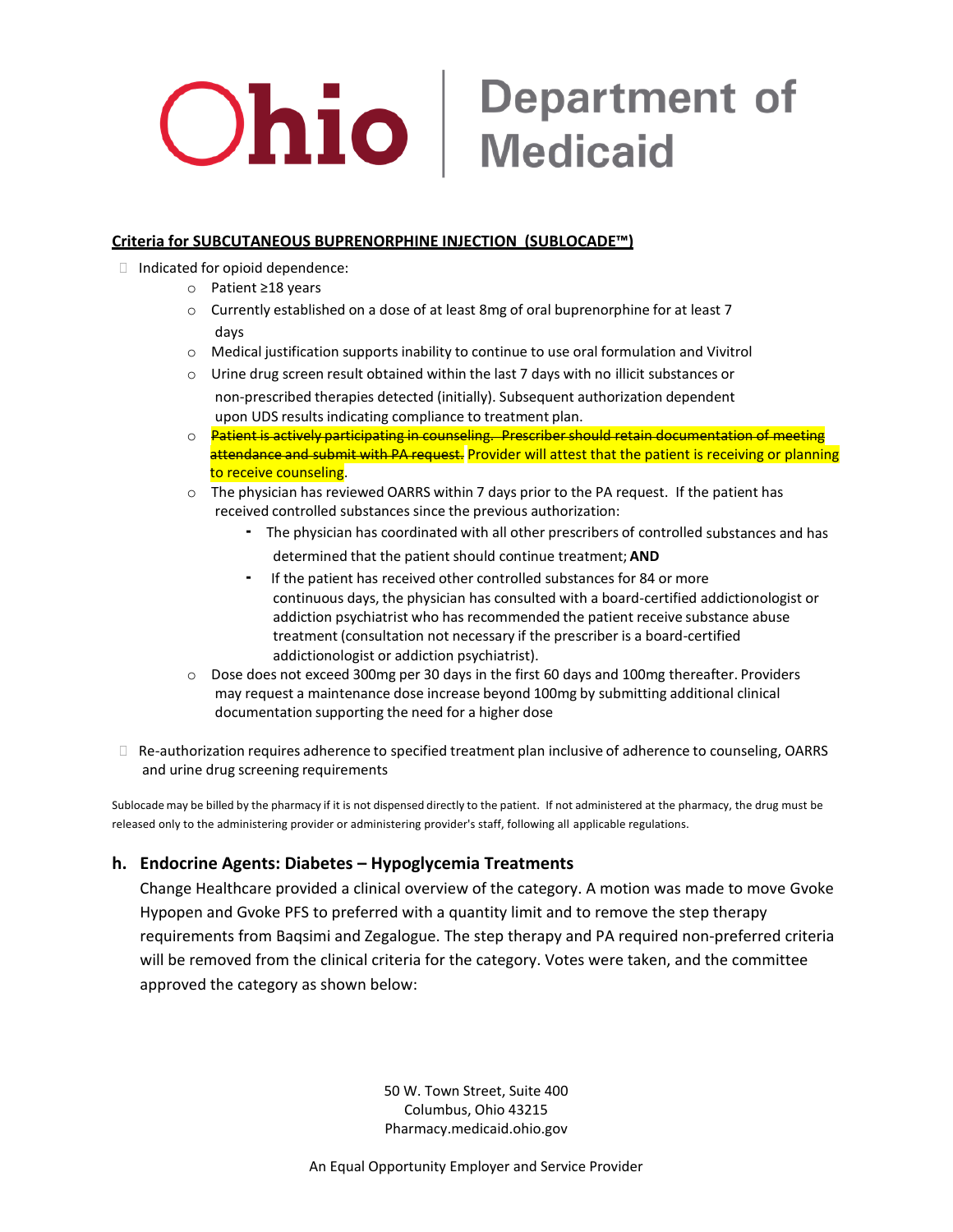| <b>Endocrine Agents: Diabetes - Hypoglycemia Treatments</b> |                                               |
|-------------------------------------------------------------|-----------------------------------------------|
| <b>PREFERRED</b>                                            | <b>NON-PREFERRED</b>                          |
| Baqsimi <sup>QL-ST</sup>                                    | Glucagon Emerg Kit [Labeler 00548 & 63323] QL |
| Glucagen Hypokit <sup>QL</sup>                              | <b>Gyoke Hypopen</b>                          |
| Glucagon Emerg Kit [Labeler 00002] QL                       | Gvoke PFS                                     |
| Gvoke Hypopen <sup>QL</sup>                                 |                                               |
| Gvoke PFS <sup>QL</sup>                                     |                                               |
| <b>Zegalogue</b> <sup>QL ST</sup><br>.                      |                                               |

Link to Criteria: Endocrine Agents: Diabetes - Hypoglycemia Treatments

- 1. Is there any reason the patient cannot be changed to a medication not requiring prior approval within the same class and formulation? Acceptable reasons include:
	- □ Allergy to medications not requiring prior approval
	- $\Box$  Contraindication to or drug interaction with medications not requiring prior approval
	- $\Box$  History of unacceptable/toxic side effects to medications not requiring prior approval

#### **STEP THERAPY:**

A medication requiring step therapy will be approved after a trial with a preferred medication not requiring prior approval or the inability of the patient and/or caregiver to administer a preferred product not requiring prior approval in a timely fashion.

#### **PA REQUIRED NON-PREFERRED:**

A non-preferred medication will be approved after a trial with a preferred medication not requiring prior approval or the inability of the patient and/or caregiver to administer a preferred glucagon product in a timely fashion.

Quantity limit of 2 per 34 days

50 W. Town Street, Suite 400 Columbus, Ohio 43215 Pharmacy.medicaid.ohio.gov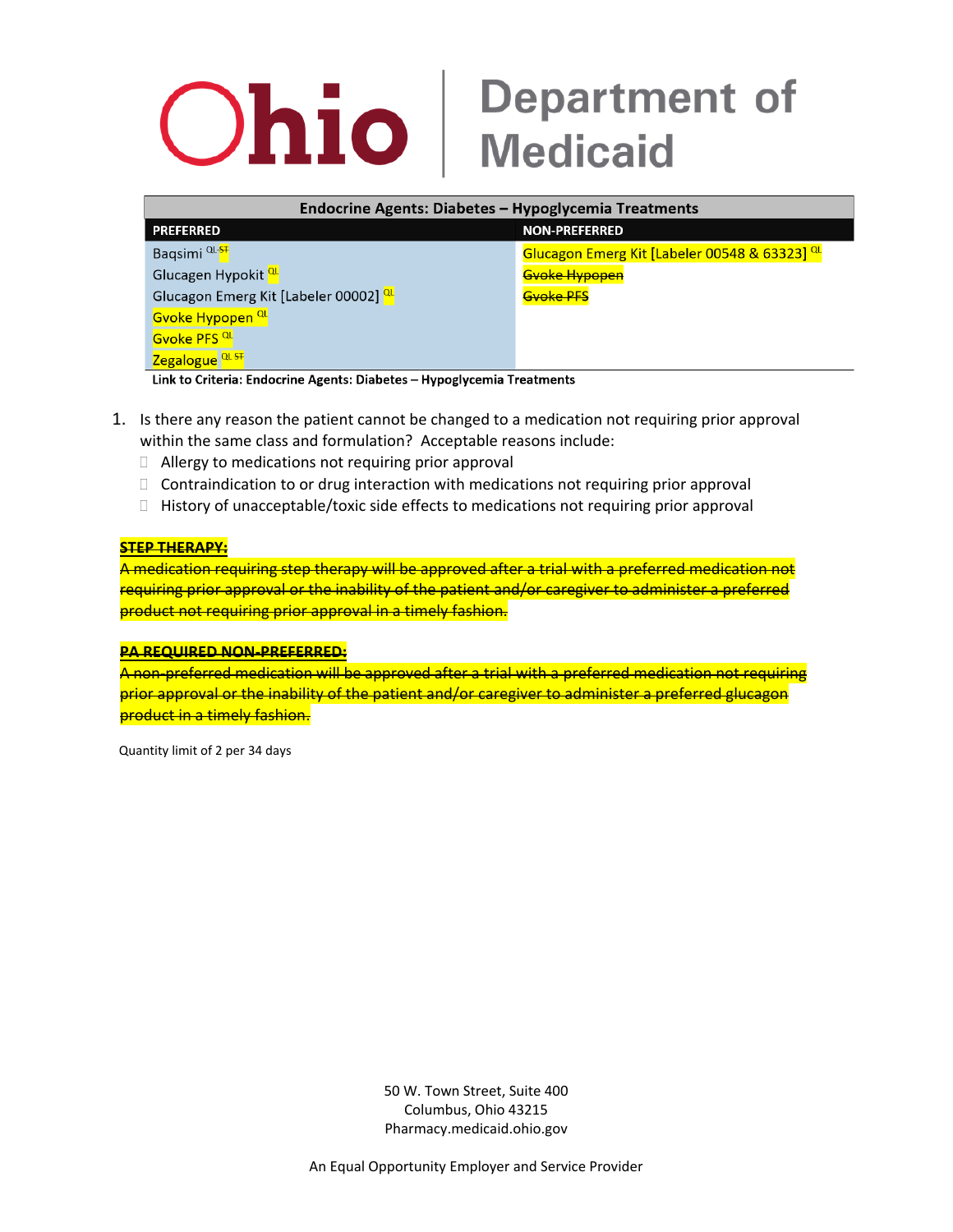### **i. Endocrine Agents: Diabetes – Non-Insulin**

Change Healthcare provided a clinical overview and Scott Baran provided an explanation that ODM is recommending the removal of all Step edits in the category. A motion was made to move Ozempic to preferred. Votes were taken, and the committee approved the category as shown below:

| <b>PREFERRED</b>                        | <b>NON-PREFERRED</b>               |
|-----------------------------------------|------------------------------------|
| Acarbose                                | Adlyxin                            |
| <b>Actoplus Met XR</b>                  | Alogliptin                         |
| <b>Byetta</b>                           | Alogliptin/Metformin               |
| Farxiga                                 | Bydureon <b>Bcise</b>              |
| Glimepiride                             | Glimepiride/Pioglitazone           |
| Glipizide                               | Glucophage                         |
| Glipizide/Metformin                     | Glyxambi                           |
| Glyburide                               | Invokamet XR                       |
| Glyburide/Metformin                     | Jentadueto XR                      |
| Invokamet                               | Kombiglyze XR                      |
| Invokana                                | Metformin ER (Generic of Fortamet) |
| Janumet                                 | Metformin Sol                      |
| Janumet XR                              | Onglyza                            |
| Januvia                                 | <b>Ozempic</b>                     |
| Jardiance                               | Pioglitazone/Alogliptin            |
| Jentadueto                              | Qtern                              |
| Metformin                               | Rybelsus                           |
| Metformin ER (Generic of Glucophage XR) | Segluromet                         |
| Miglitol                                | Soliqua                            |
| Nateglinide                             | Steglatro                          |
| <b>Ozempic</b>                          | Steglujan                          |
| Pioglitazone                            | <b>Symlinpen</b>                   |
| Pioglitazone/Metformin                  | Synjardy XR                        |
| Repaglinide                             | <b>Trijardy XR</b>                 |
| Repaglinide/Metformin                   | Xigduo XR                          |
| Synjardy                                | Xultophy                           |
| Tradjenta                               |                                    |
| Trulicity                               |                                    |
| Victoza                                 |                                    |

#### **j. Gastrointestinal Agents: Crohn's Disease and Ulcerative Colitis Agents**

Change Healthcare provided a clinical overview and Scott Baran provided an explanation of the changes in the category. A motion was made to make two categories, 'Gastrointestinal Agents: Crohn's Disease' and 'Gastrointestinal Agents: Ulcerative Colitis'. A motion was made to add Zeposia as a PA Required Non-Preferred agent in the Ulcerative Colitis category. Votes were taken, and the committee approved the category as shown below:

> 50 W. Town Street, Suite 400 Columbus, Ohio 43215 Pharmacy.medicaid.ohio.gov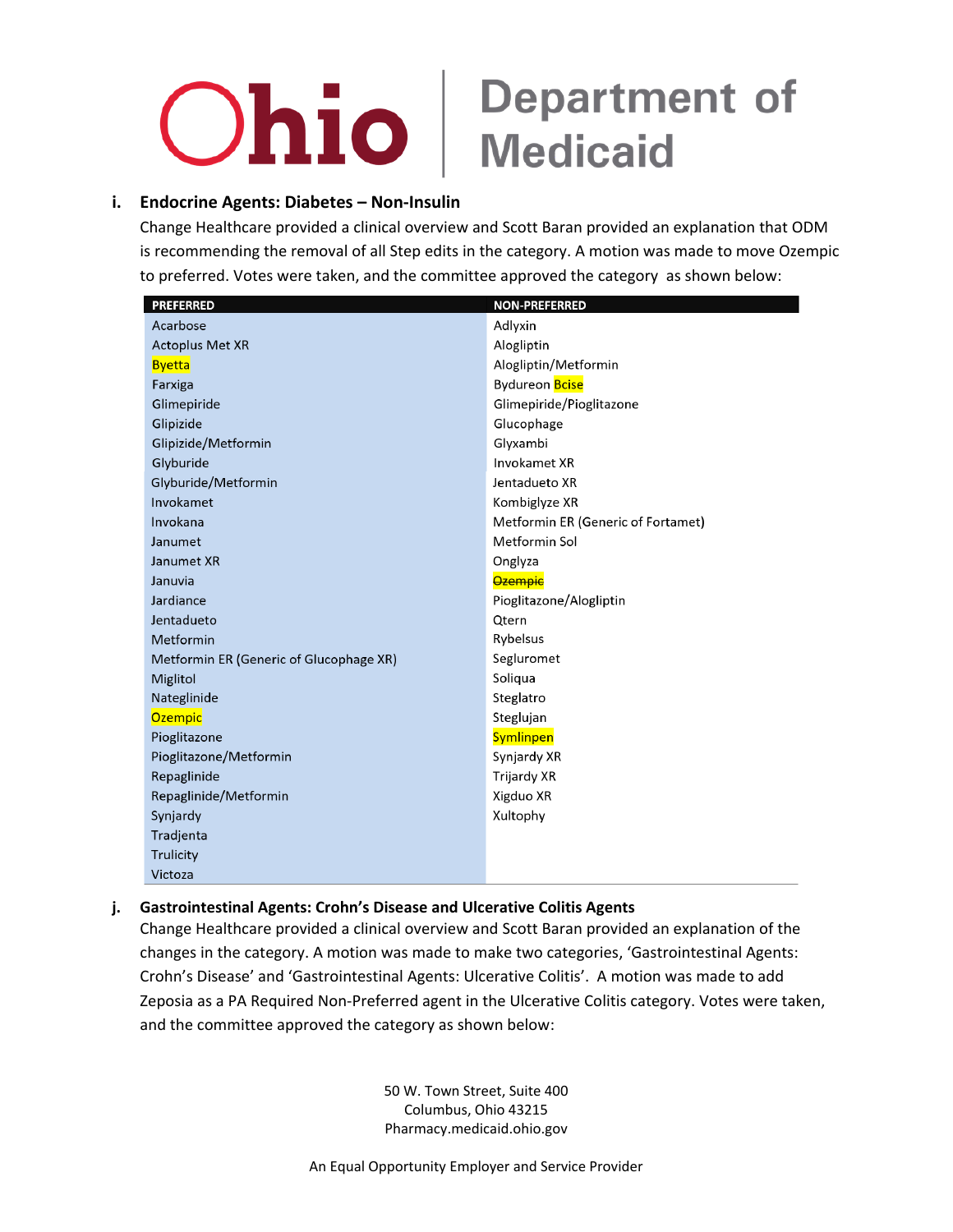### **Department of Ohio Medicaid**

| <b>Gastrointestinal Agents: Ulcerative Colitis</b> |                      |
|----------------------------------------------------|----------------------|
| <b>PREFERRED</b>                                   | <b>NON-PREFERRED</b> |
| Balsalazide Disodium                               | Dipentum             |
| Budesonide ER Tab                                  | Mesalamine DR Tab    |
| Lialda <sup>BvG</sup>                              | Mesalamine Supp      |
| Mesalamine DR Cap                                  | Uceris Foam          |
| Mesalamine Enema                                   | Zeposia              |
| Mesalamine ER                                      |                      |
| Pentasa                                            |                      |
| Sulfasalazine                                      |                      |

### **Gastrointestinal Agents: Ulcerative Colitis**

#### LENGTH OF AUTHORIZATIONS:

365 Days

#### PRIOR AUTHORIZATION CRITERIA:

Is there any reason the patient cannot be changed to a medication not requiring prior approval? Acceptable reasons include:

- □ Allergy to medications not requiring prior approval
- □ Contraindication to or drug interaction with medications not requiring prior approval
- D History of unacceptable/toxic side effects to medications not requiring prior approval

#### **ADDITIONAL INFORMATION**

- 1. Ulcerative Colitis Agents are available in both oral (IR, ER) and rectal (enema, suppository) formulations. Patients with mild or moderate disease may be treated with either rectal or oral agents.
- 2. The efficacy among the different 5-ASA derivatives appears to be comparable.

For a non-preferred agent, there must have been inadequate clinical response to preferred alternatives, including a trial of no less than 30 days each of at least two preferred products.

| Gastrointestinal Agents: Crohn's Disease |                      |
|------------------------------------------|----------------------|
| PREFERRED                                | <b>NON-PREFERRED</b> |
| Sulfasalazine                            | Ortikos ER           |
| Budesonide ER Cap                        |                      |
| Azathioprine                             |                      |
| Mercaptopurine                           |                      |
| Methotrexate                             |                      |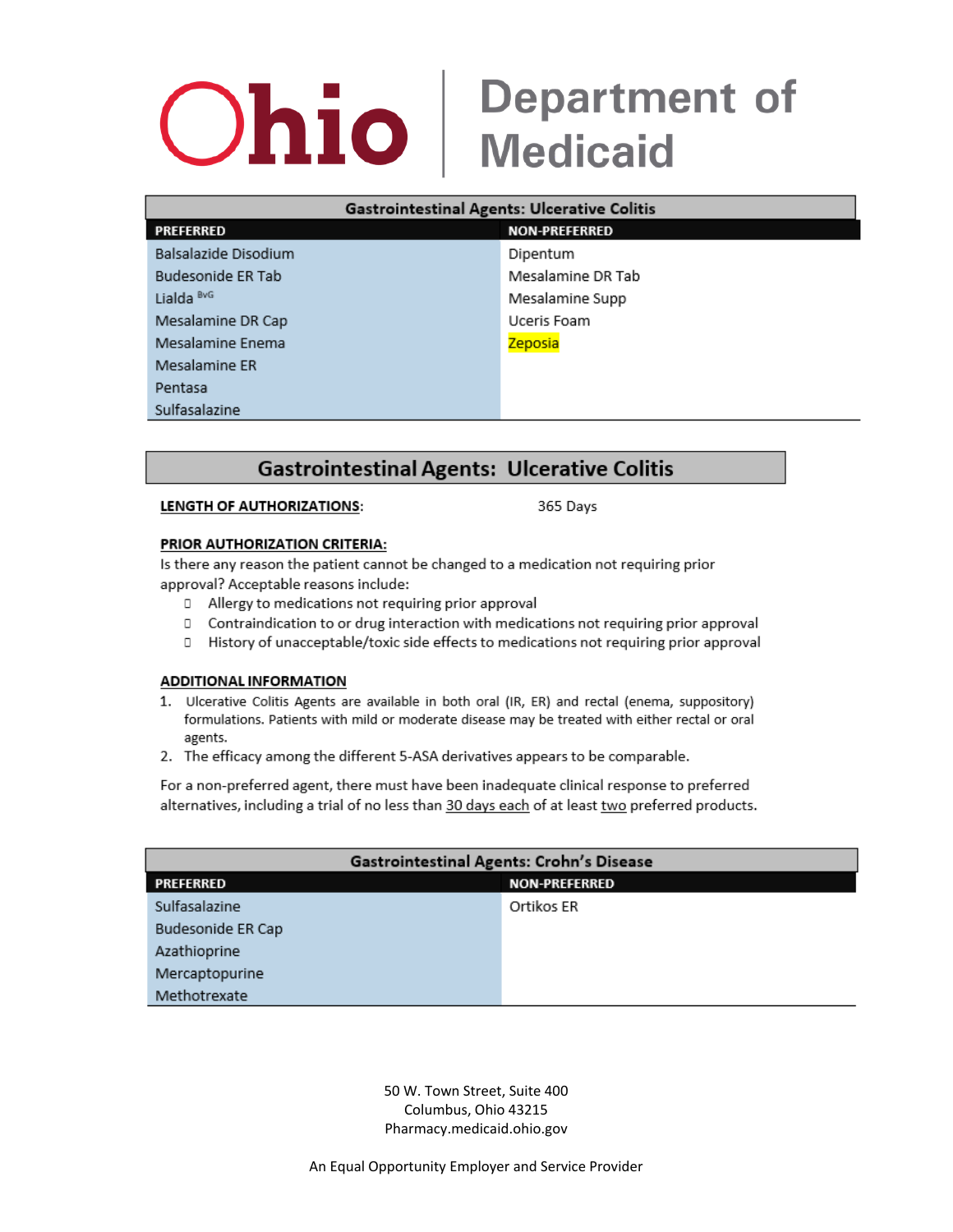### **Gastrointestinal Agents: Crohn's Disease**

#### **LENGTH OF AUTHORIZATIONS:**

365 Days

#### PRIOR AUTHORIZATION CRITERIA:

Is there any reason the patient cannot be changed to a medication not requiring prior approval? Acceptable reasons include:

- □ Allergy to medications not requiring prior approval
- □ Contraindication to or drug interaction with medications not requiring prior approval
- □ History of unacceptable/toxic side effects to medications not requiring prior approval

For a non-preferred agent, there must have been inadequate clinical response to preferred alternatives, including a trial of no less than 30 days each of at least two preferred products.

#### **k. Infectious Disease Agents: Antibiotics – Inhaled**

Change Healthcare provided a clinical overview and no changes were made to the draft UPDL.

#### **l. Infectious Disease Agents: Antivirals – Hepatitis C Agents**

Change Healthcare provided a clinical overview and no changes were made to the draft UPDL. A motion was made to approve the removal of the specialist prescriber requirement from the Hepatitis C Prior Authorization form. Votes were taken, and the committee approved the PA form as shown below:

| $\Box$ Active HCV infection verified by viral load within 180 days HCV RNA:<br>million IU/mL<br>Date                           |
|--------------------------------------------------------------------------------------------------------------------------------|
| $\Box$ HCV Genotype verified by lab Genotype     1a<br>1b<br>b                                                                 |
| Hepatitis fibrosis stage:<br>Date:                                                                                             |
| Method(s) used:                                                                                                                |
| Howest be prescribed by, or in conjunction with, a gastroenterologist, hepatologist or infectious disease physician            |
| $\Box$ Patients scheduled to receive an HCVNS3 protease inhibitor (i.e. grazoprevir, voxilaprevir, glecaprevir) should be      |
| assessed for a history of decompensated liver disease and liver disease severity using the Child-Turcotte-Pugh (CTP)           |
| score if cirrhosis is determined to be likely present (as evidenced by clinical findings, radiology, Metavir fibrosis score of |
| F4, pathology findings or other laboratory markers (FibroTest/FibroSure/FIB-4 index).                                          |

50 W. Town Street, Suite 400 Columbus, Ohio 43215 Pharmacy.medicaid.ohio.gov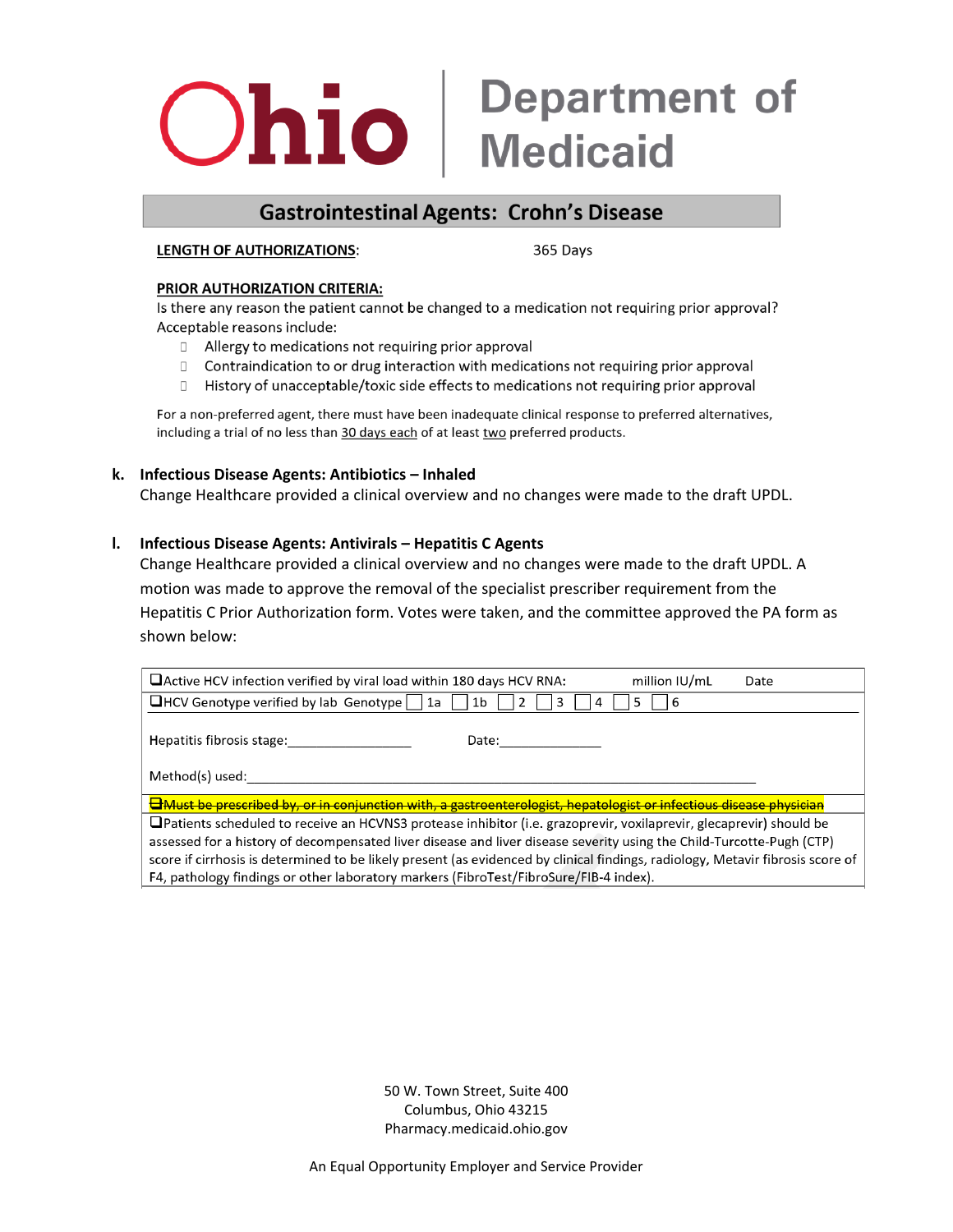

#### **m. Infectious Disease Agents: Antivirals – HIV**

Change Healthcare provided a clinical overview. A motion was made to move Symtuza as preferred. Votes were taken, and the committee approved the category as shown below:

| <b>PREFERRED</b>                            | <b>NON-PREFERRED</b>           |
|---------------------------------------------|--------------------------------|
| <b>Abacavir Sulfate</b>                     | Abacavir Susp                  |
| Abacavir/Lamivudine                         | Abacavir/Lamivudine/Zidovudine |
| Atazanavir Sulfate                          | Aptivus                        |
| Biktarvy                                    | Didanosine                     |
| Cimduo                                      | Edurant                        |
| Complera                                    | Fosamprenavir                  |
| Delstrigo                                   | Fuzeon                         |
| Descovy                                     | Intelence                      |
| Dovato                                      | Lamivudine                     |
| Efavirenz                                   | Lamivudine/Zidovudine          |
| Efavirenz/Emtricitabine/Tenofovir           | Nevirapine                     |
| Emtricitabine/Tenofovir Disoproxil Fumarate | <b>Norvir Cap</b>              |
| Emtriva <sup>BvG</sup>                      | <b>Norvir Pow</b>              |
| Evotaz                                      | <b>Norvir Sol</b>              |
| Genvoya                                     | Selzentry                      |
| Isentress Chew Tab AR                       | Stavudine                      |
| <b>Isentress</b>                            | Stribild                       |
| Juluca                                      | <b>Symtuza</b>                 |
| Kaletra Sol BvG                             | Tybost                         |
| <b>Kaletra Tab</b>                          | Viracept                       |
| Norvir Tab <sup>BvG</sup>                   |                                |
| Odefsey                                     |                                |
| Pifeltro                                    |                                |
| Prezcobix<br>Prezista                       |                                |
| Ritonavir                                   |                                |
| Rukobia ER <sup>PA</sup>                    |                                |
| Symfi <sup>BvG</sup>                        |                                |
| Symfi Lo BvG                                |                                |
| Symtuza                                     |                                |
| <b>Temixys</b>                              |                                |
| Tenofovir Disoproxil 300mg                  |                                |
| <b>Tivicay</b>                              |                                |
| <b>Tivicay PD</b>                           |                                |
| Triumeq                                     |                                |
| Viread                                      |                                |
| <b>Viread Oral Powder</b>                   |                                |
| Zidovudine                                  |                                |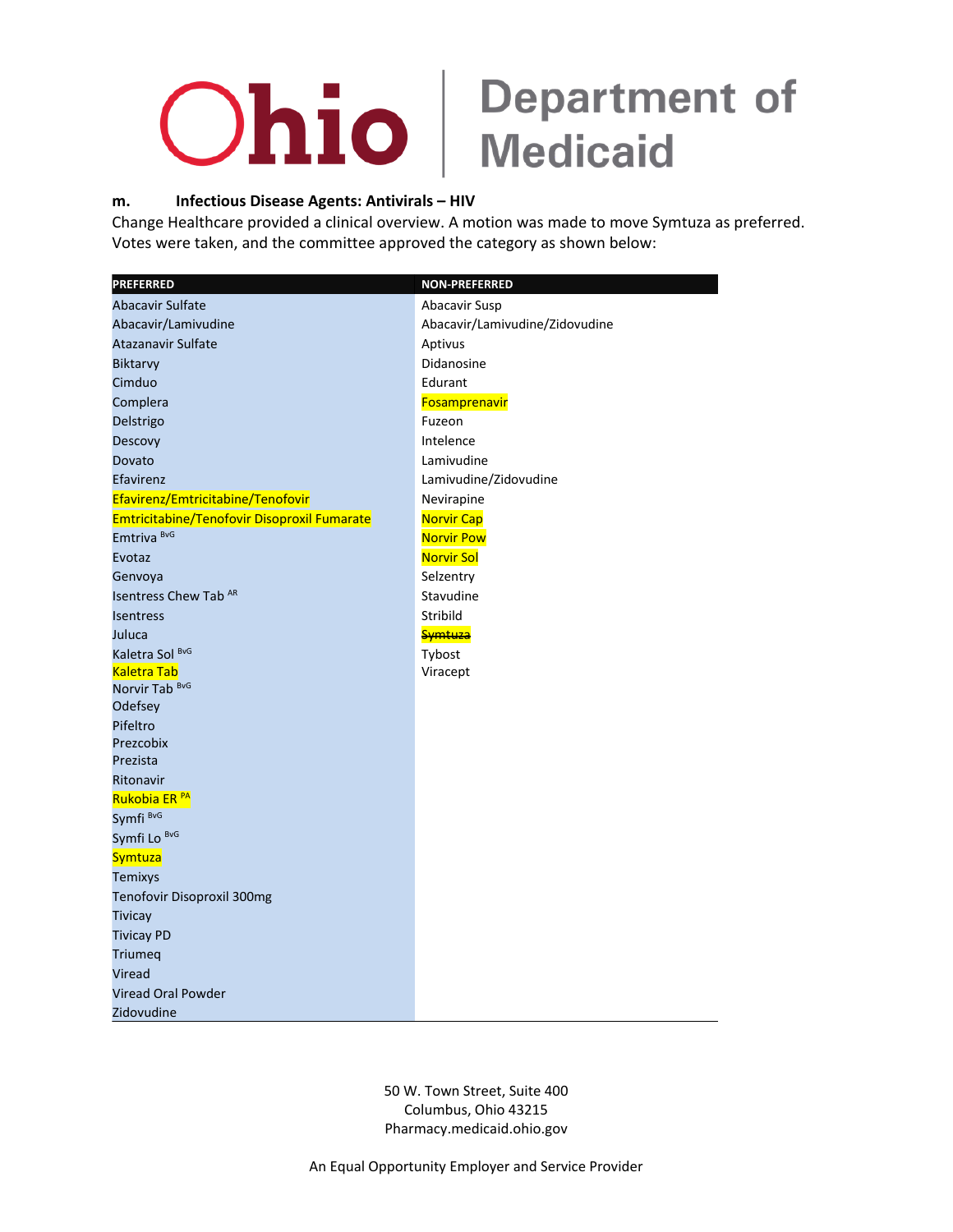# **Ohio** | Department of

#### Respiratory Agents: Antihistamines - Second Generation n.

Change Healthcare provided a clinical overview and a motion was made to remove the age restriction from cetirizine syrup and loratadine syrup. Votes were taken, and the committee approved the category as shown below:

| <b>PREFERRED</b>                                                         | <b>NON-PREFERRED</b>       |
|--------------------------------------------------------------------------|----------------------------|
| Cetirizine Syr <sup>AR</sup>                                             | <b>Cetirizine Chewable</b> |
| <b>Cetirizine Tab</b>                                                    | Clarinex-D                 |
| Cetirizine/Pseudoephedrine                                               | Desloratadine              |
| Loratadine Rapid Dissolve                                                | Fexofenadine               |
| Loratadine Syr <sup>AR</sup>                                             | Levocetirizine             |
| Loratadine Tab                                                           |                            |
| Loratadine/Pseudoephedrine                                               |                            |
| Haleta Calteria: Bernbetom: Agenta: Antibiotecnines - Cessord Cananetian |                            |

Link to Criteria: Respiratory Agents: Antihistamines – Second Generation

### **Respiratory Agents: Antihistamines - Second Generation**

#### **LENGTH OF AUTHORIZATIONS:**

365 Days

#### PRIOR AUTHORIZATION CRITERIA:

- 1. Is there any reason the patient cannot be changed to a medication not requiring prior approval? Acceptable reasons include:
	- $\Box$  Allergy to medications not requiring prior approval
	- □ Contraindication to or drug interaction with medications not requiring prior approval
	- $\Box$  History of unacceptable/toxic side effects to medications not requiring prior approval
- 2. If there have been therapeutic failures after courses of treatment (e.g., 30 days for allergic rhinitis) with medication not requiring prior approval, then may approve the requested medication.

#### **ADDITIONAL INFORMATION**

- Fexofenadine is indicated for patients 6 years of age and older  $\Box$
- $\Box$  Loratadine is indicated for patients 2 years of age and older
- $\Box$ Cetirizine and desloratadine are indicated for patients 6 months of age and older

AR - Cetirizine Syrup: a PA is required for patients over 6 years old AR - Loratadine Syrup: a PA is required for patients over 6 years old

> 50 W. Town Street, Suite 400 Columbus, Ohio 43215 Pharmacy.medicaid.ohio.gov